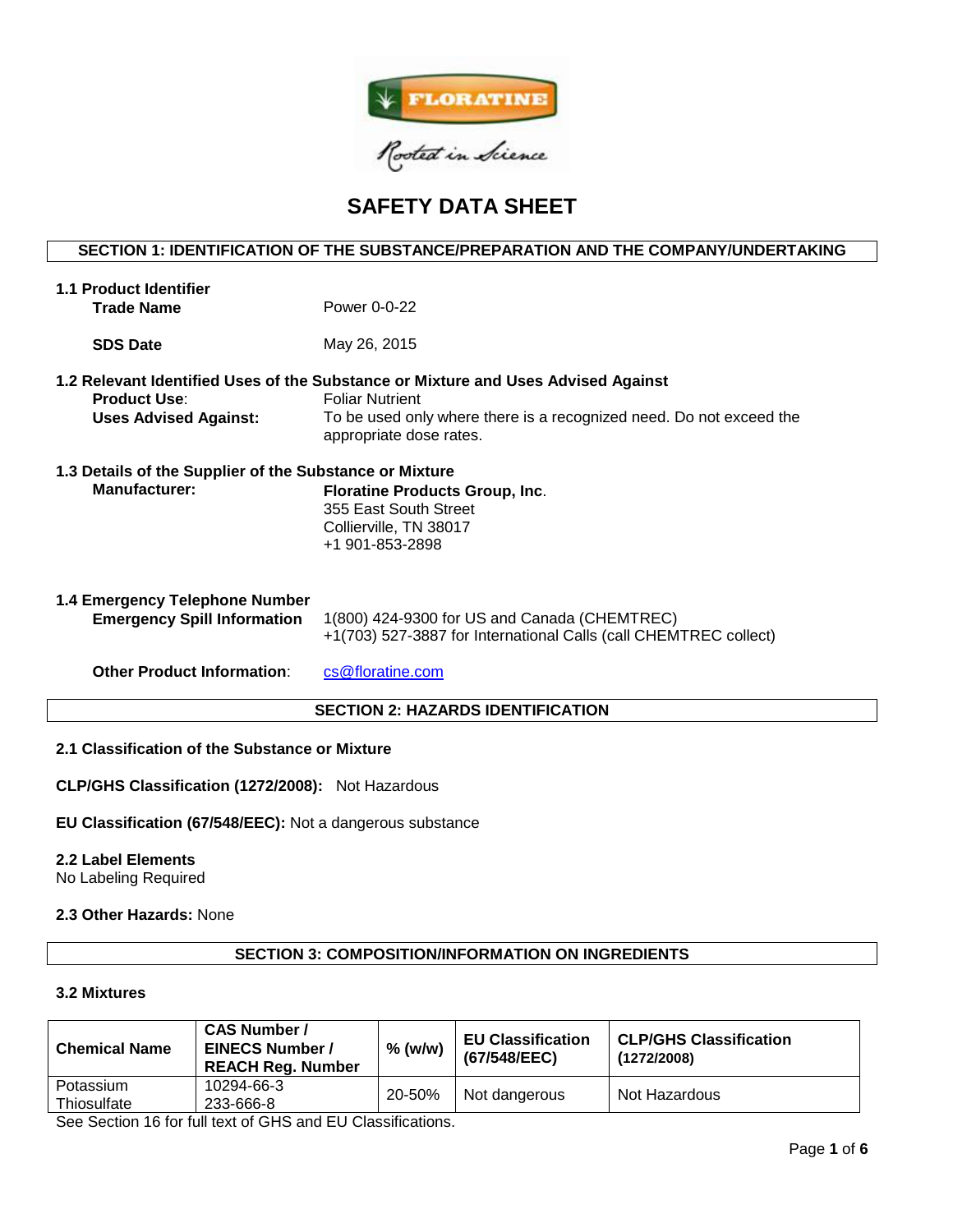## **SECTION 4: FIRST AID MEASURES**

#### **4.1 Description of First Aid Measures**

#### **First Aid**

**Eye contact:** Immediately flush eye with water for at least 15 minutes while lifting the upper and lower lids. Seek medical attention if irritation persists.

**Skin contact:** Wash with soap and water. Get medical attention if irritation develops.

**Inhalation:** Remove victim to fresh air. Get medical attention if irritation persists.

**Ingestion:** Do not induce vomiting unless directed to do so my medical personnel. If the person is alert, have them rinse their mouth with water and sip one glass of water. Call a poison center of physician for advice. Never give anything my mouth to an unconscious or drowsy person.

## **See Section 11 for more detailed information on health effects.**

**4.2 Most Important symptoms and effects, both acute and delayed:** May cause mild eye irritation. May cause skin irritation on prolonged or repeated use. Ingestion may cause gastrointestinal irritation with nausea and diarrhea.

**4.3 Indication of any immediate medical attention and special treatment needed**: Immediate medical attention should not be needed unless large amounts are swallowed.

# **SECTION 5: FIREFIGHTING MEASURES**

**5.1 Extinguishing Media:** Use any media that is suitable for the surrounding fire. Water can be used to cool fire exposed containers

## **5.2 Special Hazards Arising from the Substance or Mixture Unusual Fire and Explosion Hazards:** None **Combustion Products:** Not combustible

**5.3 Advice for Fire-Fighters:** Self-contained breathing apparatus and protective clothing should be worn in fighting fires involving chemicals. Determine the need to evacuate or isolate the area according to your local emergency plan. Use water spray to keep fire exposed containers cool.

# **SECTION 6: ACCIDENTAL RELEASE MEASURES**

#### **6.1 Personal Precautions, Protective Equipment and Emergency Procedures:**

Wear appropriate protective equipment. Avoid direct contact with spilled material.

#### **6.2 Environmental Precautions:**

Prevent entry in storm sewers and waterways. Report spill as required by local and national regulations.

#### **6.3 Methods and Material for Containment and Cleaning Up:**

Collect with an inert absorbent material and place in an appropriate container for disposal. Wash spill site with water. Contain large spills and collect as much liquid as possible into containers for use.

#### **6.4 Reference to Other Sections:**

Refer to Section 8 for personal protective equipment and Section 13 for disposal information.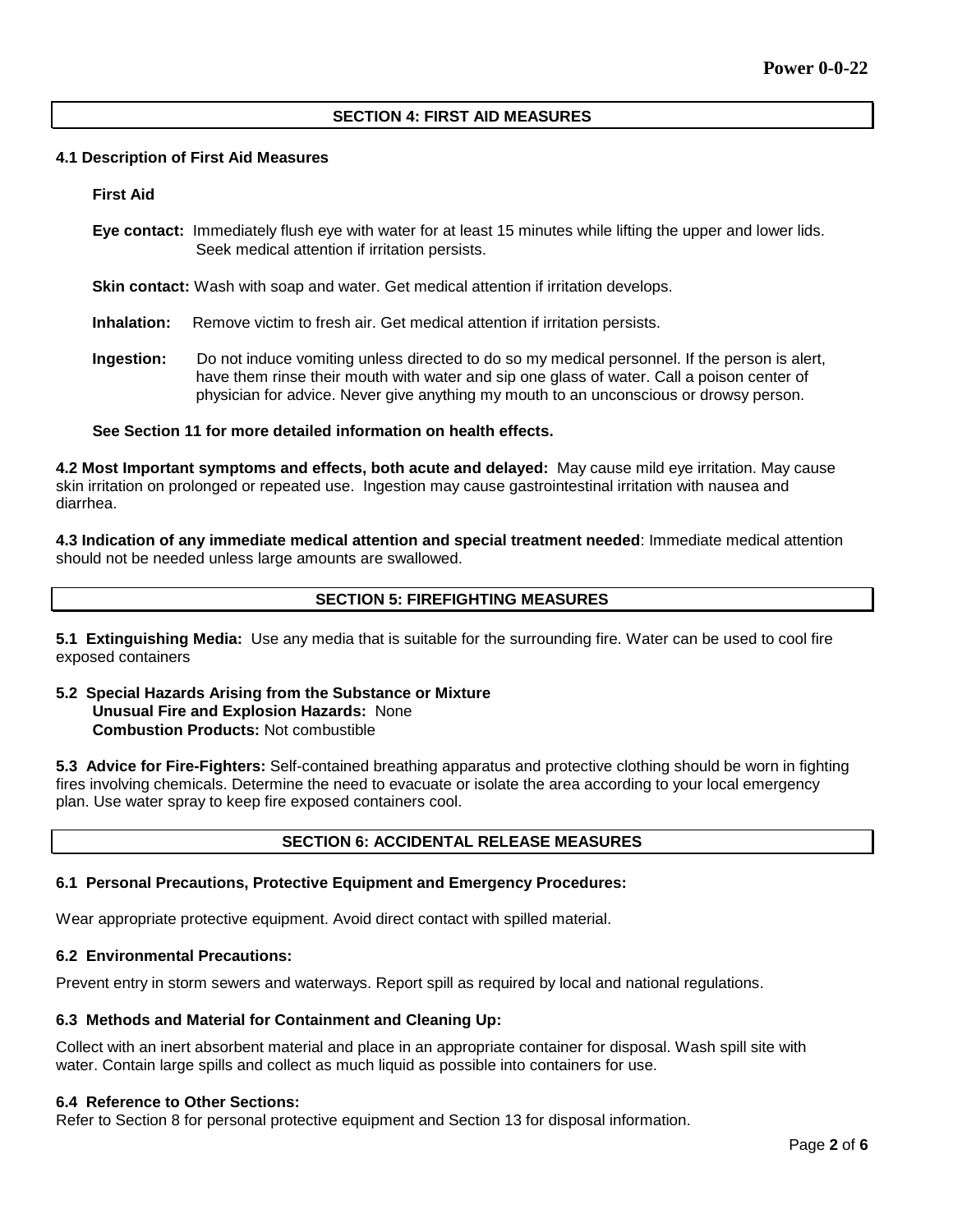# **SECTION 7: HANDLING and STORAGE**

# **7.1 Precautions for Safe Handling**:

Avoid eye and prolonged skin contact. Use with adequate ventilation. Use reasonable care in handling. Do not eat, drink or smoke while using product. Wash thoroughly with soap and water after handing.

## **7.2 Conditions for Safe Storage, Including any Incompatibilities**:

Protect containers from physical damage. Keep from freezing. Keep containers closed. Empty containers retain product residues. Follow all SDS precautions in handling empty containers. Store away from food and feed. Store away from oxidizing materials.

## **7.3 Specific end use(s):**

**Industrial uses:** None identified **Professional uses:** Foliar Nutrient

# **SECTION 8: EXPOSURE CONTROLS/PERSONAL PROTECTION**

| 8.1 Control Parameters:        |                  |                  |                  |                                  |
|--------------------------------|------------------|------------------|------------------|----------------------------------|
| US OEL<br><b>Chemical Name</b> |                  | <b>EU IOEL</b>   | <b>UK OEL</b>    | <b>Biological Limit</b><br>Value |
| Potassium Thiosulfate          | None Established | None Established | None Established | None Established                 |

#### **8.2 Exposure Controls:**

**Recommended Monitoring Procedures:** None.

**Appropriate Engineering Controls:** Good outdoor ventilation should be adequate under normal conditions.

## **Personal Protective Measurers**

**Eye/face Protection:** Chemical goggles recommended if needed to avoid eye contact.

**Skin Protection:** Impervious clothing is recommended if needed to avoid prolonged/repeated skin contact.

**Hands:** Impervious gloves are recommended if needed to avoid prolonged/repeated skin contact.

**Respiratory Protection:** None needed under normal use conditions with adequate ventilation. If mists are irritating, an approved particulate respirator can be used. Use respirators in accordance with local and national regulations.

**Other protection:** Suitable washing facilities should be available in the work area.

#### **SECTION 9: PHYSICAL and CHEMICAL PROPERTIES**

# **9.1 Information on basic Physical and Chemical Properties**

Appearance: Transparent Yellow Liquid **Odor: No odor. Odor Threshold:** Not applicable **by the set of part pH:** 7.50<br> **Melting/Freezing Point:** Not available **by Boiling Point:** 104-110°C **Melting/Freezing Point: Not available Flash Point:** None **Evaporation Rate:** Same as water **Lower Flammability Limit:** None **Upper Flammability Limit:** None **Vapor Density(Air=1):** Same as water **Relative Density:** 1.35 **Viscosity:** Not established **Explosive Properties:** None **Oxidizing Properties: None <b>Specific Gravity (H<sub>2</sub>O= 1):** 1.35 **Molecular Formula:** Mixture **Molecular Weight:** Mixture

**Vapor Pressure:** Greater than 1

**Solubility:** Complete **Octanol/Water Partition Coefficient:** Not established **Autoignition Temperature:** None **Decomposition Temperature:** Not applicable

**9.2 Other Information:** None available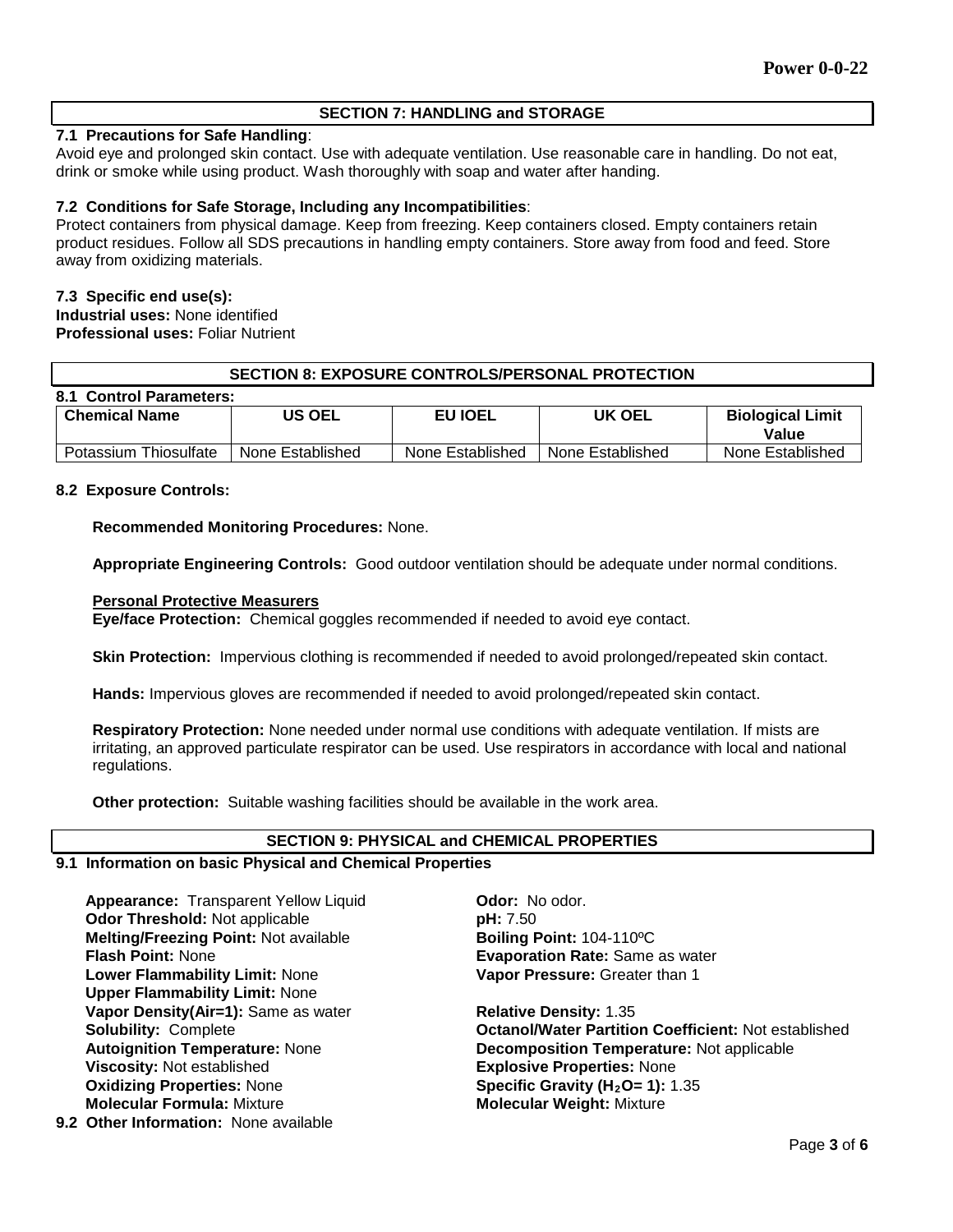# **SECTION 10: STABILITY and REACTIVITY**

**10.1 Reactivity:** Not reactive under normal conditions

**10.2 Chemical Stability:** Stable.

**10.3 Possibility of Hazardous Reactions:** Contact with strong oxidizers may cause an exothermic reaction producing heat.

**10.4 Conditions to Avoid:** Avoid excessive heat and freezing.

**10.5 Incompatible Materials:** Incompatible with oxidizing agents.

**10.6 Hazardous Decomposition Products:** Decomposition may produce carbon monoxide and carbon dioxide.

# **SECTION 11: TOXICOLOGICAL INFORMATION**

**11.1 Information on Toxicological Effects:** 

#### **Potential Health Effects:**

.

**Eye Contact:** May cause irritation with redness and tearing.

**Skin contact:** Prolonged skin contact may cause irritation.

**Inhalation:** Excessive inhalation of mists may cause upper respiratory tract irritation.

**Ingestion:** Swallowing may cause gastrointestinal effects including nausea and diarrhea

**Acute toxicity:** No data available for the product.

Potassium Thiosulfate: Oral rat LD50>5000 mg/kg; Dermal rabbit LD50 >2000 mg/kg; Inhalation rat LC50 >5.5 mg/L/4 hr.

**Skin corrosion/irritation:** Potassium thiosulfate is not irritating to skin based on similar structural materials.

**Eye damage/ irritation:** Potassium thiosulfate is not irritating to eyes based on similar structural materials.

**Respiratory Irritation:** No data available. Expected to cause only temporary irritation.

**Respiratory Sensitization:** No data available

**Skin Sensitization:** No data available

**Germ Cell Mutagenicity:** No data available

**Carcinogenicity:** No data available. None of the components of this product are listed as carcinogens by IARC or the EU Dangerous Substances Directive.

**Reproductive Toxicity:** No data available

## **Specific Target Organ Toxicity**:

Single Exposure: No data available

Repeat Exposure: No data available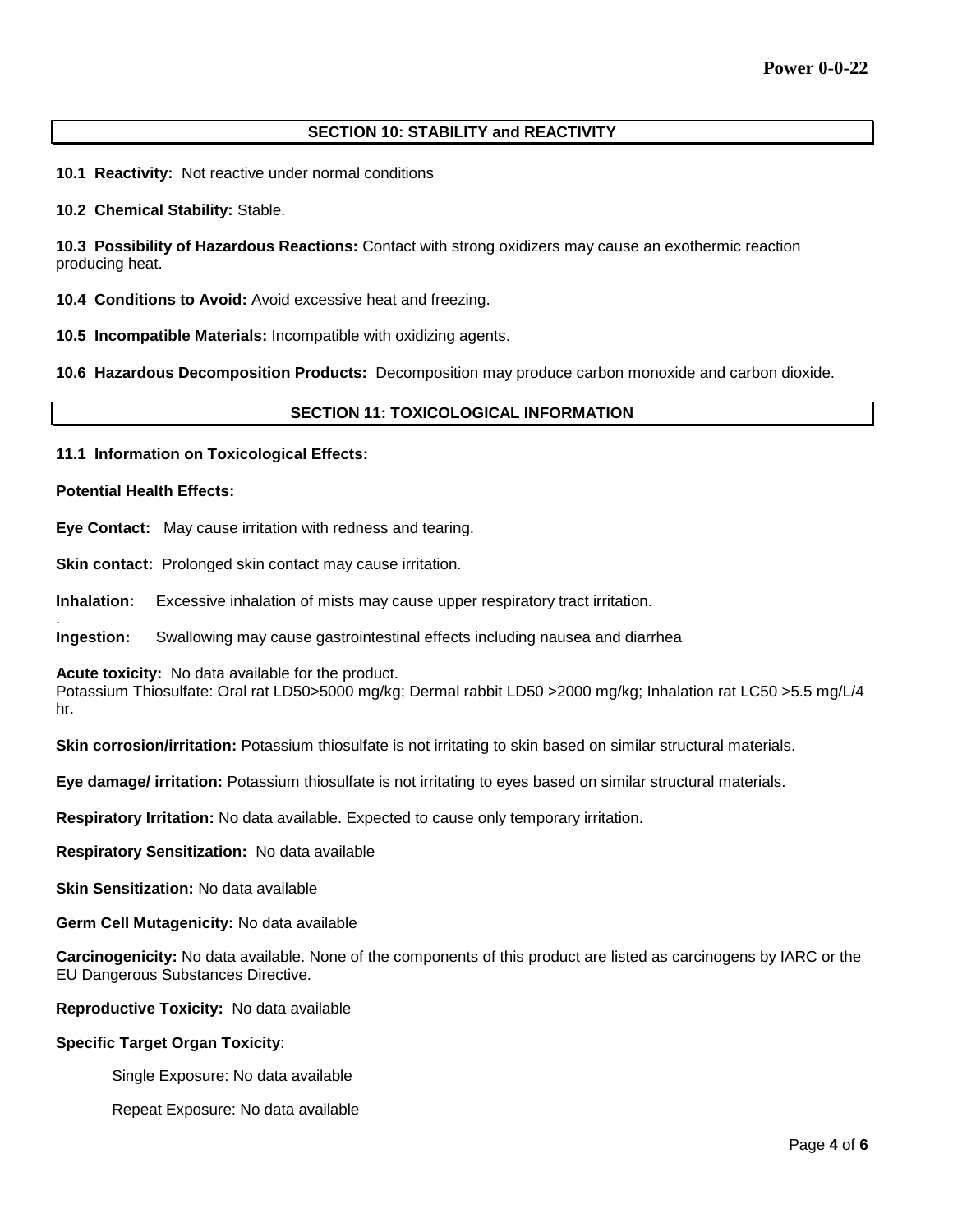## **SECTION 12: ECOLOGICAL INFORMATION**

**12.1 Toxicity:** No data available

**12.2 Persistence and degradability:** Biodegradation is not applicable to inorganic substances such as potassium thiosulfate.

**12.3 Bioaccumulative Potential:** No data available. Not expected to be bioaccumulative.

**12.4 Mobility in Soil:** In the soil, product follows natural cycle to provide plant nutrients.

**12.5 Results of PVT and vPvB assessment:** Not required.

#### **12.6 Other Adverse Effects:** No data available.

## **SECTION 13: DISPOSAL CONSIDERATIONS**

#### **13.1 Waste Treatment Methods:**

Dispose in accordance with local/ and national regulations. Not considered hazardous waste according to EU regulations.

| <b>SECTION 14: TRANSPORTATION INFORMATION</b> |                                 |                              |                                   |                                 |                                         |  |
|-----------------------------------------------|---------------------------------|------------------------------|-----------------------------------|---------------------------------|-----------------------------------------|--|
|                                               | <b>14.1 UN</b><br><b>Number</b> | 14.2 UN Proper Shipping Name | 14.3<br><b>Hazard</b><br>Class(s) | 14.4<br><b>Packing</b><br>Group | 14.5<br>Environmental<br><b>Hazards</b> |  |
| <b>US DOT</b>                                 | None                            | Not Regulated                |                                   |                                 |                                         |  |
| <b>IMDG</b>                                   | None                            | Not Regulated                |                                   |                                 |                                         |  |
| <b>IATA/ICAO</b>                              | None                            | Not Regulated                |                                   |                                 |                                         |  |

#### **14.6 Special Precautions for User:** None

#### **14.7 Transport in Bulk According to Annex III MARPOL 73/78 and the IBC Code:** Not determined.

#### **SECTION 15: REGULATORY INFORMATION**

#### **15.1 Safety, Health and Environmental Regulations/Legislation Specific for the Substance or Mixture**

#### **US Regulations**

**CERCLA Section 103:** The normal application of fertilizers is exempt from CERCLA reporting. If an accidental release occurs, contact Floratine Products Group for information.

#### **SARA Hazard Category (311/312):** Not hazardous

**SARA 313:** Products used in routine agricultural operations and fertilizers held for resale by retailers is excluded from SARA 313 reporting. Contact Floratine Products Group for additional information.

**California Proposition 65:** This product contains the following substances known to the State of California to cause cancer and/or reproductive harm (birth defects): None known.

#### **International Chemical Inventories**

**US EPA Toxic Substances Control Act (TSCA) Status**: All of the components of this product are listed on the TSCA inventory or exempt.